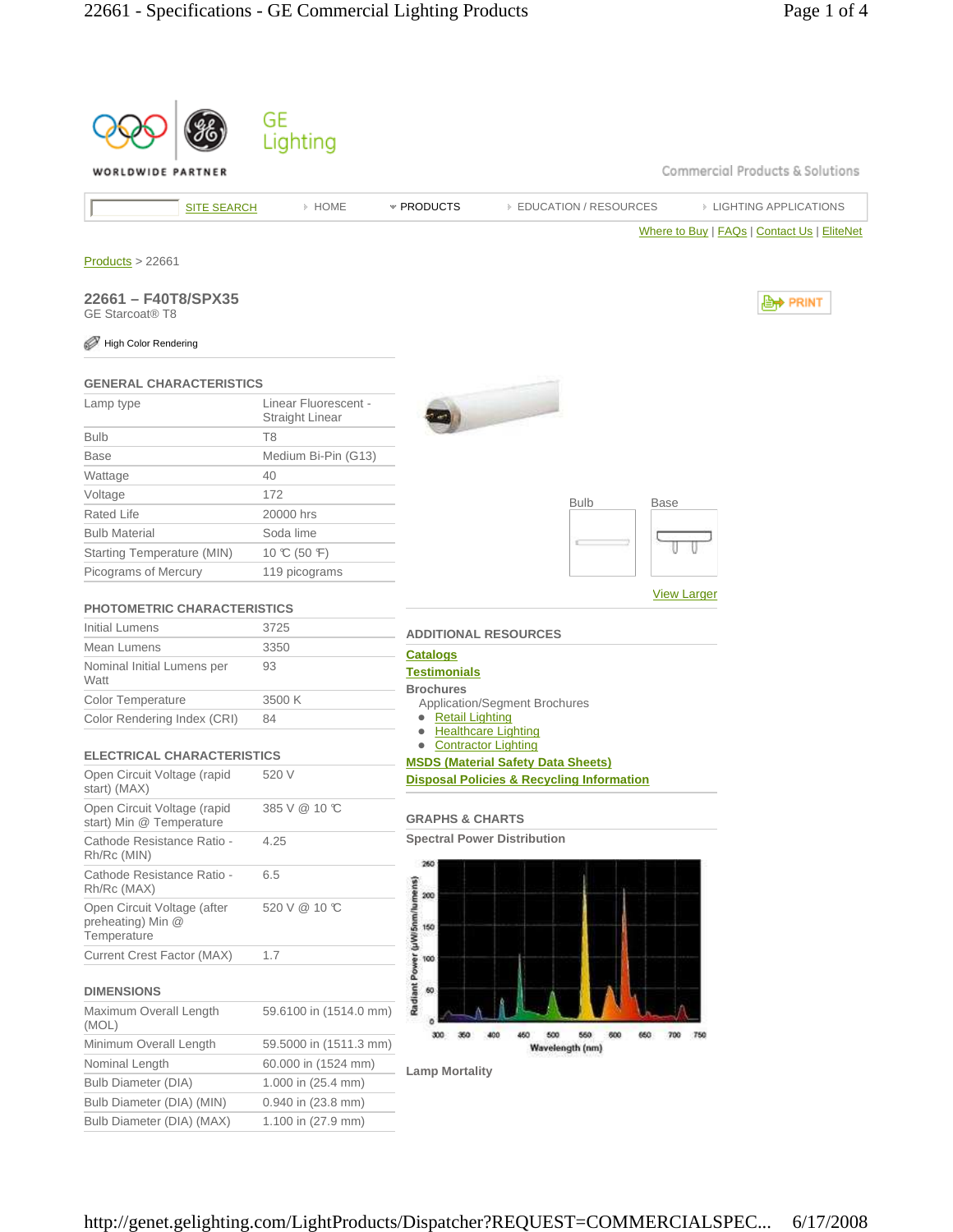## 22661 - Specifications - GE Commercial Lighting Products Page 2 of 4

| Max Base Face to Base Face<br>(A)                 | 59.050 in (1499.8 mm) |
|---------------------------------------------------|-----------------------|
| Face to End of Opposing Pin<br>$(B)$ (MIN)        | 59.240 in (1504.6 mm) |
| Face to End of Opposing Pin<br>$(B)$ (MAX)        | 59.330 in (1506.9 mm) |
| End of Base Pin to End of<br>Opposite Pin End (C) | 59.500 in (1511.3 mm) |



## **PRODUCT INFORMATION**

| Product Code                        | 22661          |
|-------------------------------------|----------------|
| Description                         | F40T8/SPX35    |
| <b>ANSI Code</b>                    | $1007 - 1$     |
| Standard Package                    | Case           |
| Standard Package GTIN               | 10043168226612 |
| <b>Standard Package Quantity</b>    | 24             |
| Sales Unit                          | Unit           |
| No Of Items Per Sales Unit          | 1              |
| No Of Items Per Standard<br>Package | 24             |
| <b>UPC</b>                          | 043168226615   |



## **COMPATIBLE GE BALLASTS**

| Product<br>Code | <b>Description</b>          | # of<br><b>Bulbs</b> | Power<br>Factor | <b>Ballast</b><br>Factor |
|-----------------|-----------------------------|----------------------|-----------------|--------------------------|
| 49766           | <b>GE159MAX-</b><br>N/ULTRA | 1                    | 99.0            |                          |
| 23671           | GE-232-120-N                | 1                    | 99.0            |                          |
| 24163           | GE-232-120-<br>N-84T        | 1                    | 99.0            |                          |
| 23672           | GE-232-277-N                | 1                    | 99.0            |                          |
| 24164           | GE-232-277-<br>N-84T        | 1                    | 99.0            |                          |
| 47548           | GE232MAX-<br>$H-42T$        | 1                    | 99.0            |                          |
| 49775           | GE232MAX-<br><b>H/ULTRA</b> | 1                    | 99.0            |                          |
| 71421           | GE232MAX-<br>N+             | 1                    | 99.0            | 0.88                     |
| 30198           | GE-232-MV-H                 | 1                    | 99.0            |                          |
| 30275           | GE-232-MV-<br>H-42T         | 1                    | 99.0            |                          |
| 72273           | GE-232-MV-L                 | 1                    | 99.0            | 0.94                     |
| 30247           | GE-232-MV-L                 | 1                    | 99.0            | 0.94                     |
| 72274           | GE-232-MV-L-<br>42T         | 1                    | 99.0            | 0.94                     |
| 72275           | GE-232-MV-N                 | 1                    | 99.0            | 1.08                     |
| 72276           | GE-232-MV-<br><b>N-42T</b>  | 1                    | 99.0            | 1.08                     |
| 30269           | GE-232-MV-<br><b>N-42T</b>  | 1                    | 99.0            |                          |
| 97709           | GE-232MV-N-<br>DIY.         | 1                    | 99.0            |                          |
| 72277           | GE232MV-N-<br><b>DIY</b>    | 1                    | 99.0            | 1.08                     |
| 23954           | GE259MAX-<br>N-DIY          | $\overline{2}$       | 97.0            |                          |
| 49767           | GE259MAX-<br>N/ULTRA        | 2                    | 97.0            |                          |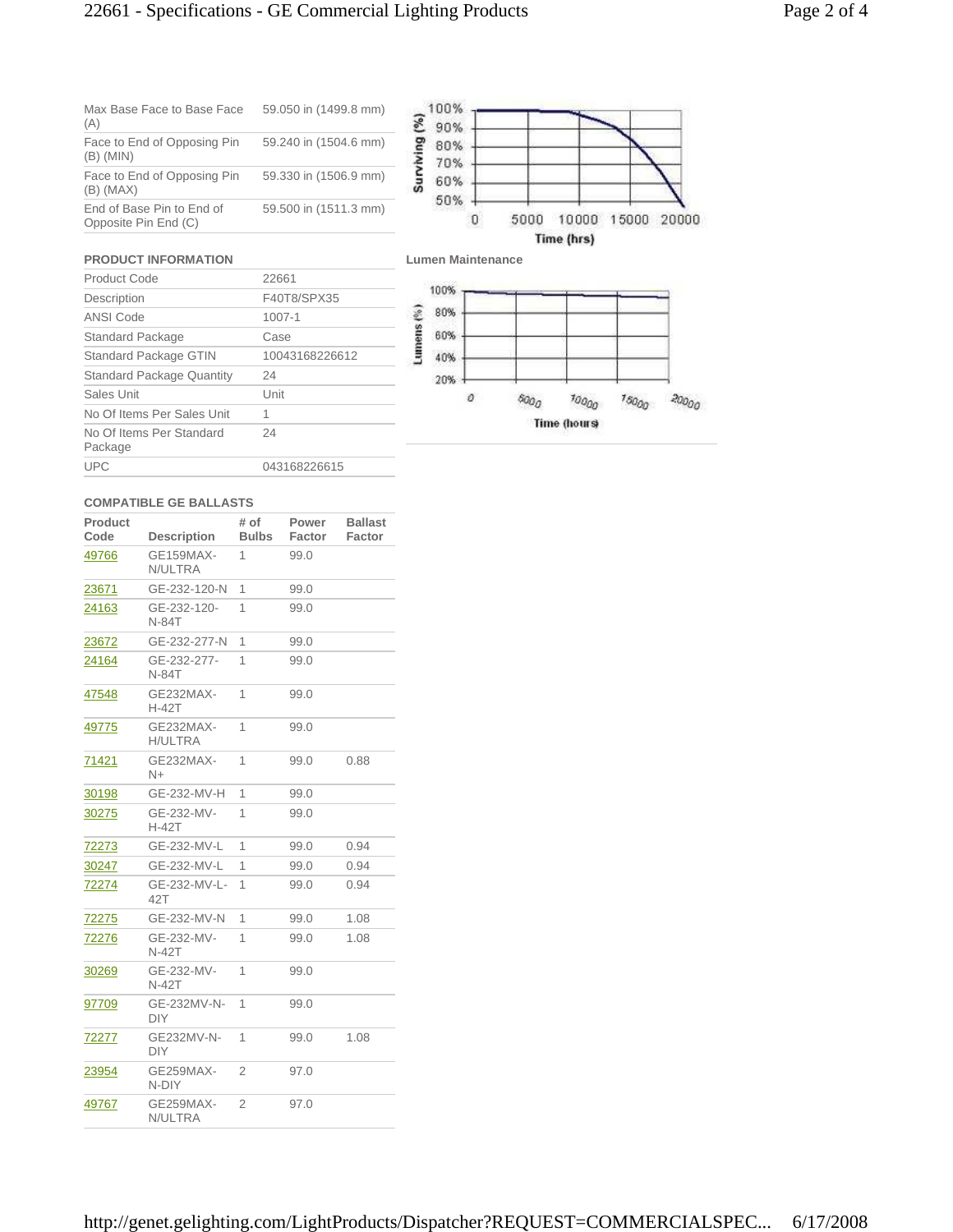| <u>30176</u>  | GE-286-HO-<br>MV-N          | 2              | 99.0 | 1.39 |
|---------------|-----------------------------|----------------|------|------|
| 30187         | GE-286-HO-<br>MV-N-P        | 2              | 99.0 | 1.39 |
| 23673         | GE-332-120-N                | 2              | 99.0 |      |
| 24165         | GE-332-120-<br><b>N-84T</b> | 2              | 99.0 |      |
| <u> 23674</u> | GE-332-277-N                | 2              | 99.0 |      |
| 24166         | GE-332-277-<br>N-84T        | 2              | 99.0 |      |
| <u>71715</u>  | GE332MAX-<br>H-42T          | 2              | 99.0 | 1.26 |
| 71714         | GE332MAX-<br>H/ULTRA        | 2              | 99.0 | 1.26 |
| 49776         | GE332MAX-<br>H/ULTRA        | $\overline{2}$ | 99.0 |      |
| 71422         | GE332MAX-<br>N+             | 2              | 99.0 | 0.87 |
| 30199         | GE-332-MV-H                 | 2              | 99.0 |      |
| 30296         | GE-332-MV-<br>H-42T         | 2              | 99.0 |      |
| 30255         | GE-332-MV-L                 | 2              | 99.0 |      |
| 30309         | GE-332-MV-L-<br>42T         | 2              | 99.0 |      |
| 30192         | GE-332-MV-N                 | 2              | 99.0 |      |
| 30270         | GE-332-MV-<br>N-42T         | $\overline{2}$ | 99.0 |      |
| 97710         | GE-332MV-N-<br>DIY          | 2              | 99.0 |      |
| 23675         | GE-432-120-N                | 3              |      |      |
| 24167         | GE-432-120-<br>N-84T        | 3              | 99.0 |      |
| 23676         | GE-432-277-N                | 3              |      |      |
| 24168         | GE-432-277-<br>N-84T        | 3              | 99.0 |      |
| 71724         | GE432MAX-<br>H-42T          | 3              | 99.0 | 1.22 |
| <u>49777</u>  | GE432MAX-<br>H/ULTRA        | 3              | 99.0 |      |
| <u>71723</u>  | GE432MAX-<br>H/ULTRA        | 3              | 99.0 | 1.22 |
| 71423         | GE432MAX-<br>N+             | 3              | 99.0 | 0.88 |
| <u>30219</u>  | GE-432-MV-H                 | 3              | 99.0 |      |
| 30303         | GE-432-MV-<br>H-42T         | 3              | 99.0 |      |
| 30262         | GE-432-MV-L                 | 3              | 99.0 |      |
| 30310         | GE-432-MV-L-<br>42T         | 3              | 99.0 |      |
| <u>30193</u>  | GE-432-MV-N                 | 3              | 99.0 |      |
| <u>30271</u>  | GE-432-MV-<br>N-42T         | 3              | 99.0 |      |
| <u>97711</u>  | GE-432MV-N-<br>DIY          | 3              | 99.0 |      |
|               |                             |                |      |      |

## **CAUTIONS & WARNINGS**

See list of cautions & warnings.

Return To Top

http://genet.gelighting.com/LightProducts/Dispatcher?REQUEST=COMMERCIALSPEC... 6/17/2008